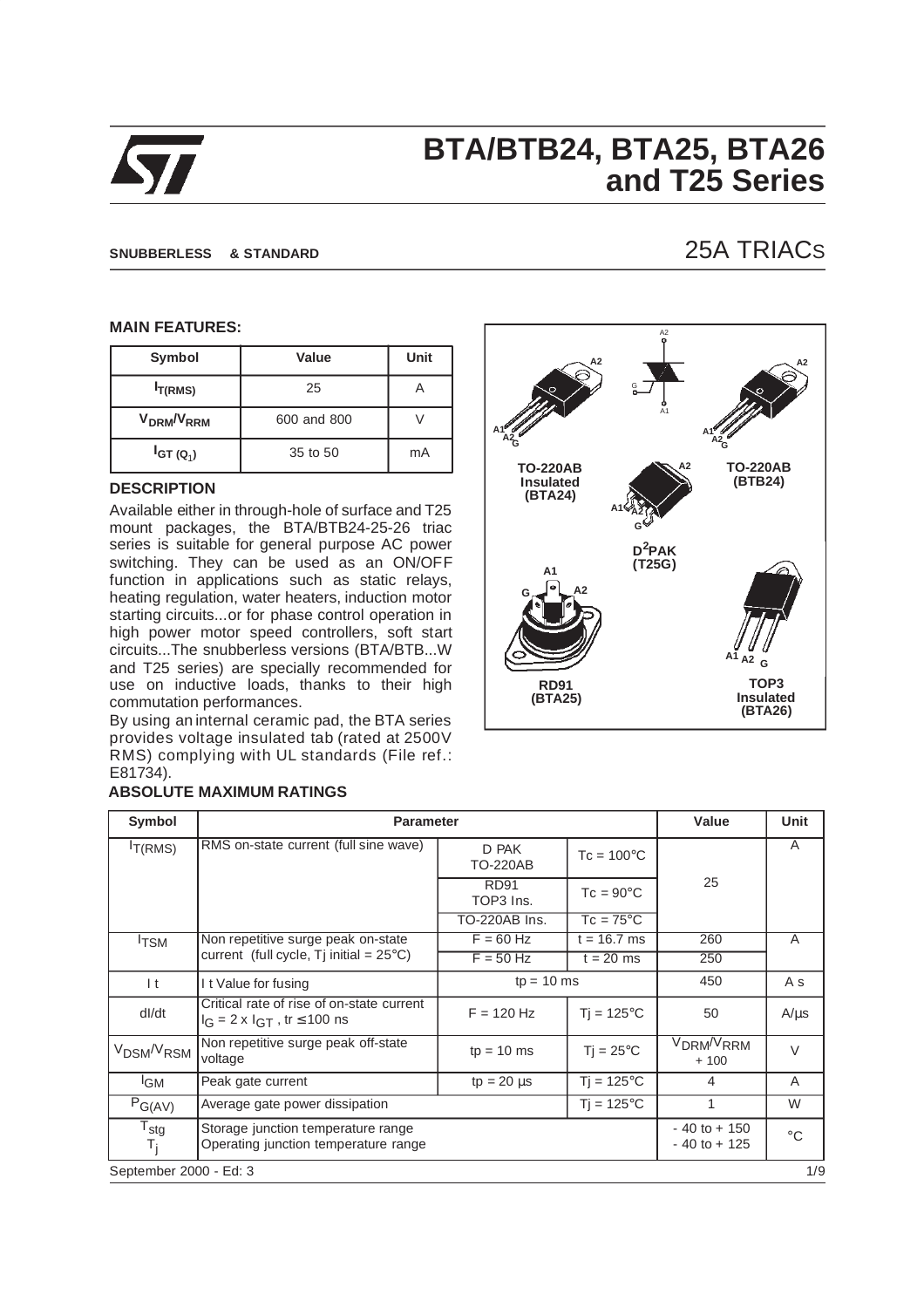## **BTA/BTB24, BTA25, BTA26 and T25 Series**

#### **ELECTRICAL CHARACTERISTICS** (Tj = 25°C, unless otherwise specified)

| Symbol       | <b>Test Conditions</b>                              | Quadrant       |      | T <sub>25</sub> |           | <b>BTA/BTB</b> | Unit      |
|--------------|-----------------------------------------------------|----------------|------|-----------------|-----------|----------------|-----------|
|              |                                                     |                |      | T2535           | <b>CW</b> | <b>BW</b>      |           |
| $I_{GT} (1)$ | $V_D = 12 V$<br>$R_1 = 33 \Omega$                   | $1 - 11 - 111$ | MAX. | 35              | 35        | 50             | mA        |
| $V_{GT}$     |                                                     | $1 - 11 - 111$ | MAX. |                 | 1.3       |                | V         |
| $V_{GD}$     | $ V_D = V_{DRM}$ R <sub>L</sub> = 3.3 kΩ Tj = 125°C | $1 - 11 - 111$ | MIN. |                 | 0.2       |                | V         |
| $I_H(2)$     | $I_T = 500$ mA                                      |                | MAX. | 50              | 50        | 75             | mA        |
| 4.           | $I_G$ = 1.2 $I_{GT}$                                | $1 - 111$      | MAX. | 70              | 70        | 80             | mA        |
|              |                                                     | Ш              |      | 80              | 80        | 100            |           |
| $dV/dt$ (2)  | $V_D = 67 % V_{DRM}$ gate open Tj = 125°C           |                | MIN. | 500             | 500       | 1000           | $V/\mu s$ |
| (dI/dt)c(2)  | Without snubber<br>$Ti = 125^{\circ}C$              |                | MIN. | 13              | 13        | 22             | A/ms      |

#### ■ **SNUBBERLESS**™ (3 Quadrants) T25-G, BTA/BTB24...W, BTA25...W, BTA26...W

### ■ **STANDARD (4 Quadrants): BTA25...B, BTA26...B**

| Symbol          | <b>Test Conditions</b>                                      | Quadrant             |      | Value     | Unit      |
|-----------------|-------------------------------------------------------------|----------------------|------|-----------|-----------|
| $I_{GT}(1)$     | $V_D = 12 V$ R <sub>1</sub> = 33 $\Omega$                   | $1 - 11 - 111$<br>IV | MAX. | 50<br>100 | mA        |
| V <sub>GT</sub> |                                                             | ALL                  | MAX. | 1.3       | $\vee$    |
| $V_{GD}$        | $V_D = V_{DRM}$ R <sub>L</sub> = 3.3 kΩ Tj = 125°C          | <b>ALL</b>           | MIN. | 0.2       | V         |
| $I_{H}$ (2)     | $I_T = 500$ mA                                              |                      | MAX. | 80        | mA        |
|                 | $I_G = 1.2 I_{GT}$                                          | $I - III - IV$       | MAX. | 70        | mA        |
|                 |                                                             | Ш                    |      | 160       |           |
| $dV/dt$ (2)     | $V_D = 67 % V_{DRM}$ gate open Tj = 125°C                   |                      | MIN. | 500       | $V/\mu s$ |
|                 | $(dV/dt)c(2)$ $(dI/dt)c = 13.3$ A/ms<br>$Ti = 125^{\circ}C$ |                      | MIN. | 10        | $V/\mu s$ |

#### **STATIC CHARACTERISTICS**

| Symbol              | <b>Test Conditions</b>              | Value               | Unit |      |           |
|---------------------|-------------------------------------|---------------------|------|------|-----------|
| V <sub>TM</sub> (2) | $H_{TM} = 35 A$<br>$tp = 380 \mu s$ | $Ti = 25^{\circ}C$  | MAX. | 1.55 | V         |
| $V_{to} (2)$        | Threshold voltage                   | $Ti = 125^{\circ}C$ | MAX. | 0.85 |           |
| $R_{d}$ (2)         | Dynamic resistance                  | $Ti = 125^{\circ}C$ | MAX. | 16   | $m\Omega$ |
| <sup>I</sup> DRM    | $V_{DRM} = V_{RRM}$                 | $Ti = 25^{\circ}C$  | MAX. | 5    | μA        |
| <sup>I</sup> RRM    |                                     | $Tj = 125^{\circ}C$ |      |      | mA        |

**Note 1:** minimum IGT is guaranted at 5% of IGT max.

**Note 2:** for both polarities of A2 referenced to A1

57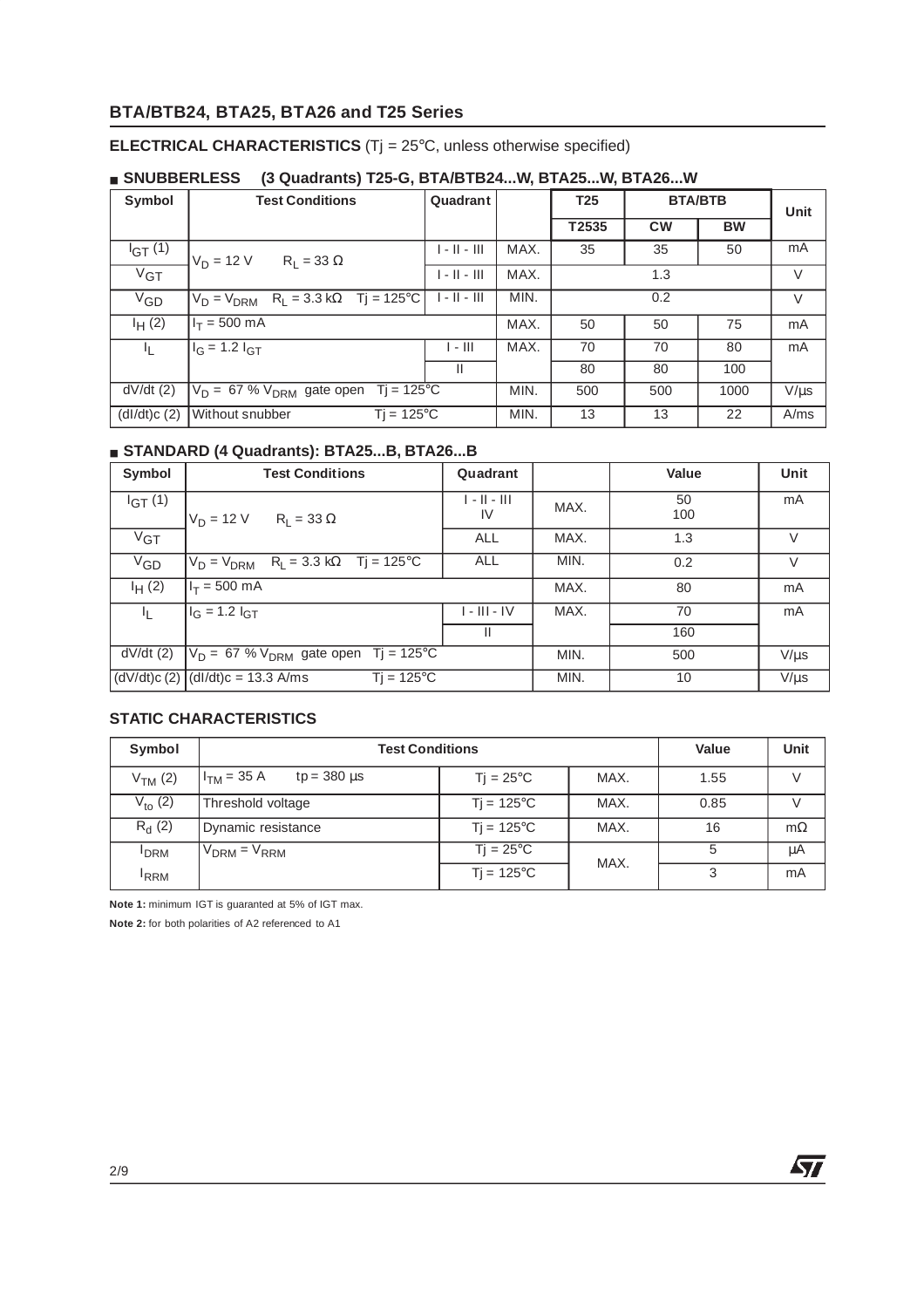#### **THERMAL RESISTANCES**

| Symbol        |                       | <b>Parameter</b> |                                           | Value | Unit          |
|---------------|-----------------------|------------------|-------------------------------------------|-------|---------------|
| $R_{th(j-c)}$ | Junction to case (AC) |                  | D PAK<br><b>TO-220AB</b>                  | 0.8   | $\degree$ C/W |
|               |                       |                  | RD91 (Insulated)<br><b>TOP3</b> Insulated | 1.1   |               |
|               |                       |                  | TO-220AB Insulated                        | 1.7   |               |
| $R_{th(j-a)}$ | Junction to ambient   | $S = 1$ cm       | D PAK                                     | 45    | $\degree$ C/W |
|               |                       |                  | <b>TOP3</b> Insulated                     | 50    |               |
|               |                       |                  | <b>TO-220AB</b>                           | 60    |               |
|               |                       |                  | TO-220AB Insulated                        |       |               |

S: Copper surface under tab

#### **PRODUCT SELECTOR**

| <b>Part Number</b> |          | Voltage (xxx) |                    | <b>Type</b>        |                 |  |
|--------------------|----------|---------------|--------------------|--------------------|-----------------|--|
|                    | 600 V    | 800 V         | <b>Sensitivity</b> |                    | Package         |  |
| BTB24-xxxB         | X        | X             | 50 mA              | Standard           | <b>TO-220AB</b> |  |
| BTA/BTB24-xxxBW    | X        | X             | 50 mA              | <b>Snubberless</b> | <b>TO-220AB</b> |  |
| BTA/BTB24-xxxCW    | X        | X             | 35 mA              | <b>Snubberless</b> | <b>TO-220AB</b> |  |
| BTA25-xxxB         | X        | X             | 50 mA              | Standard           | <b>RD-91</b>    |  |
| BTA25-xxxBW        | X        | X             | 50 mA              | <b>Snubberless</b> | <b>RD-91</b>    |  |
| BTA25-xxxCW        | X        | X             | 35 mA              | <b>Snubberless</b> | <b>RD-91</b>    |  |
| BTA26-xxxB         | X        | $\times$      | 50 mA              | Standard           | TOP3 Ins.       |  |
| BTA26-xxxBW        | X        | X             | 50 mA              | <b>Snubberless</b> | TOP3 Ins.       |  |
| BTA26-xxxCW        | X        | $\times$      | 35 mA              | <b>Snubberless</b> | TOP3 Ins.       |  |
| T2535-xxxG         | $\times$ | X             | 35 mA              | <b>Snubberless</b> | D PAK           |  |

BTB: Non insulated TO-220AB package

#### **ORDERING INFORMATION**

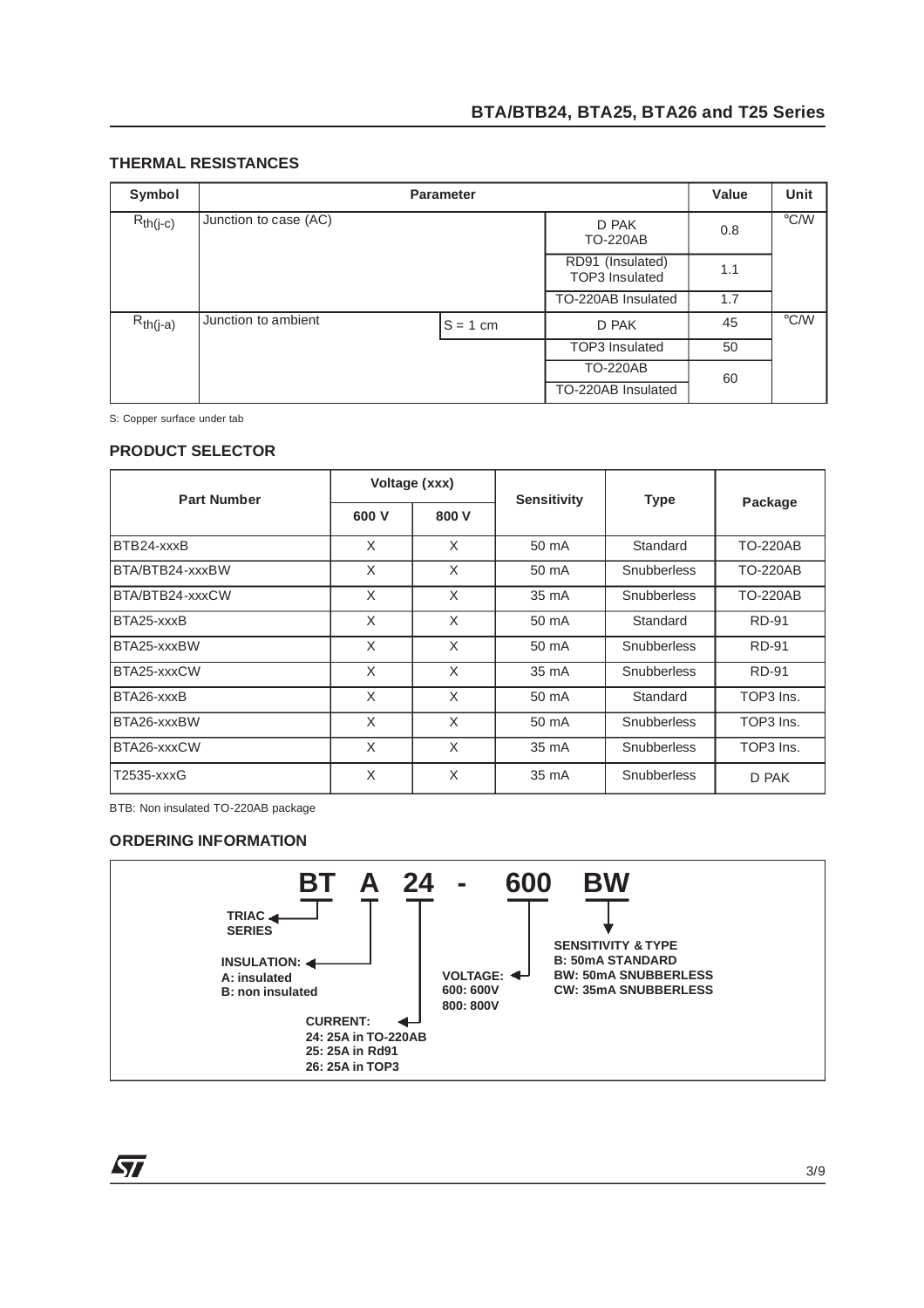## **BTA/BTB24, BTA25, BTA26 and T25 Series**



#### **OTHER INFORMATION**

| <b>Part Number</b> | <b>Marking</b> | Weight           | <b>Base</b><br>quantity | <b>Packing</b><br>mode |
|--------------------|----------------|------------------|-------------------------|------------------------|
| BTA/BTB24-xxxyz    | BTA/BTB24xxxyz | 2.3 <sub>g</sub> | 250                     | <b>Bulk</b>            |
| BTA25-xxxyz        | BTA25xxxyz     | 20 <sub>g</sub>  | 25                      | <b>Bulk</b>            |
| BTA26-xxxyz        | BTA26xxxyz     | 4.5 <sub>g</sub> | 120                     | <b>Bulk</b>            |
| T2535-xxxG         | T2535xxxG      | 1.5 <sub>g</sub> | 50                      | Tube                   |
| T2535-xxxG-TR      | T2535xxxG      | 1.5 <sub>q</sub> | 1000                    | Tape & reel            |

**Note:** xxx= voltage,  $y =$  sensitivity,  $z =$  type

团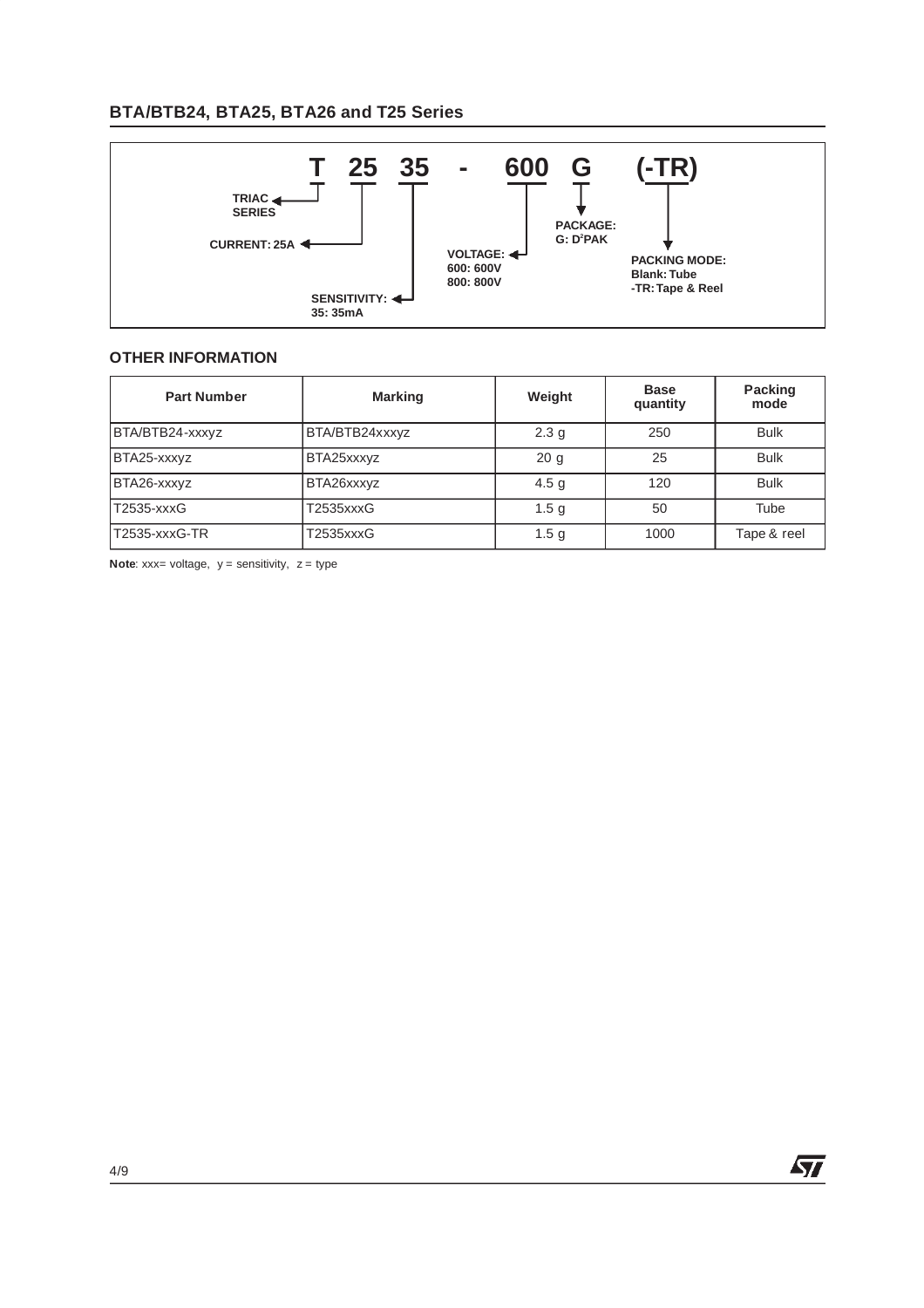**Fig. 1:** Maximum power dissipation versus RMS on-state current (full cycle).



**Fig. 2-2:** D PAK RMS on-state current versus ambient temperature (printed circuit board FR4, copper thickness: 35 µm), full cycle.



**Fig. 4:** On-state characteristics (maximum values).



**Fig. 2-1:** RMS on-state current versus case temperature (full cycle).



**Fig. 3:** Relative variation of thermal impedance versus pulse duration.



**Fig. 5:** Surge peak on-state current versus number of cycles.

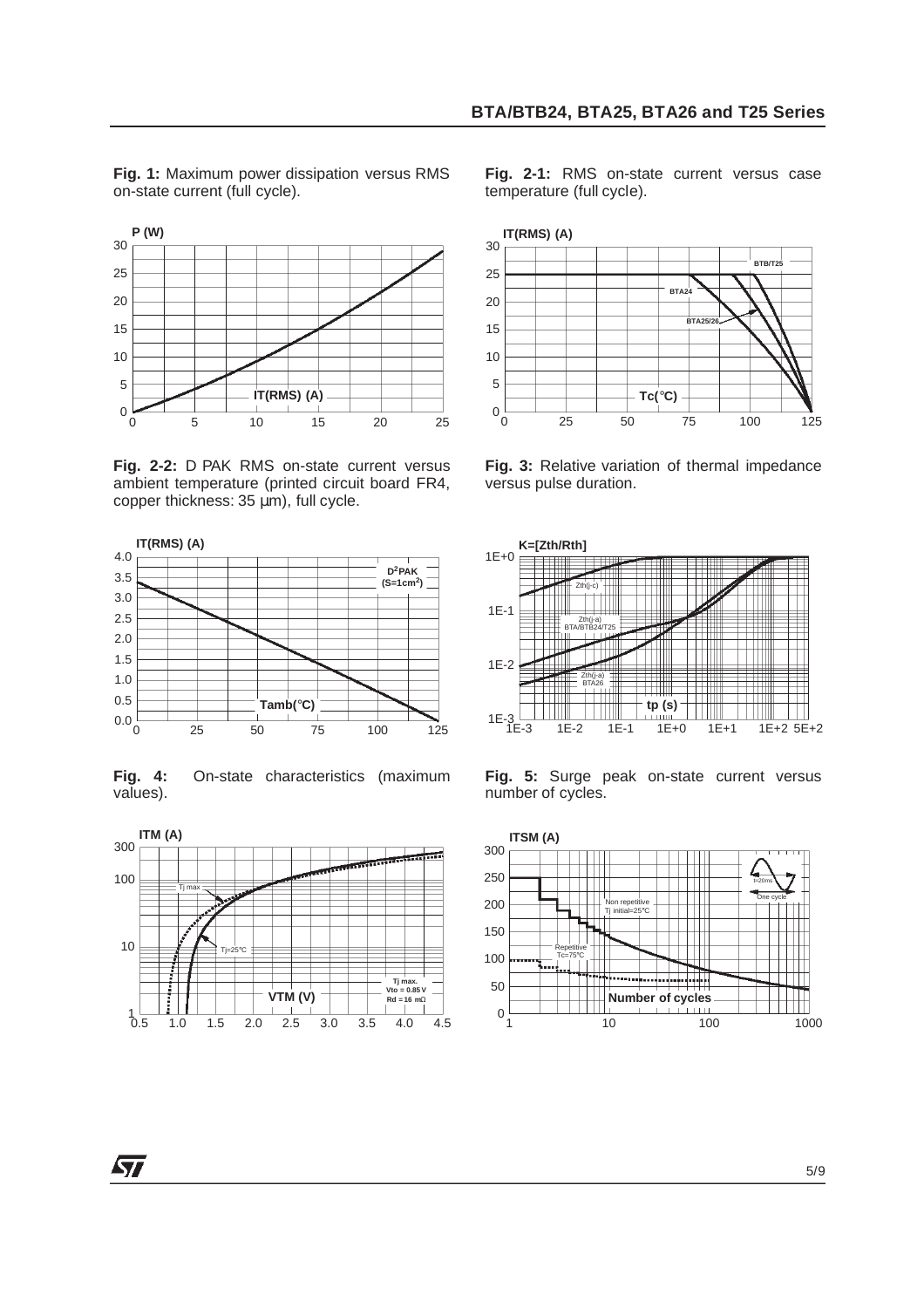**Fig. 6:** Non-repetitive surge peak on-state current for a sinusoidal pulse with width tp < 10ms, and corresponding value of I t.



**Fig. 8:** Relative variation of critical rate of decrease of main current versus (dV/dt)c (typical values).



**Fig. 10:** D PAK Thermal resistance junction to ambient versus copper surface under tab (printed circuit board FR4, copper thickness: 35 µm).



**Fig. 7:** Relative variation of gate trigger current, holding current and latching current versus junction temperature (typical values).



**Fig. 9:** Relative variation of critical rate of decrease of main current versus junction temperature.



57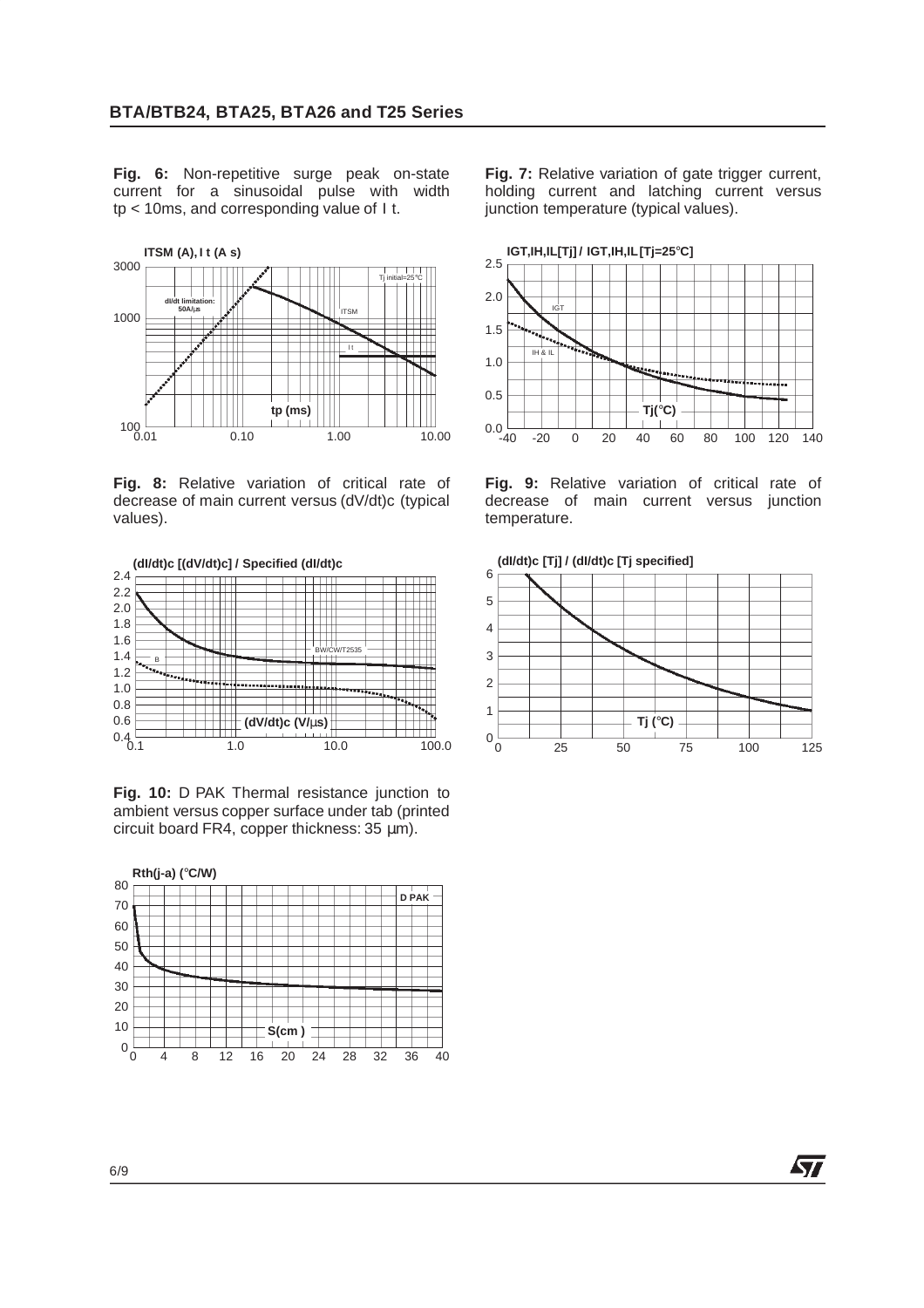#### **PACKAGE MECHANICAL DATA**

D PAK (Plastic)



#### **FOOTPRINT DIMENSIONS** (in millimeters)

D PAK (Plastic)



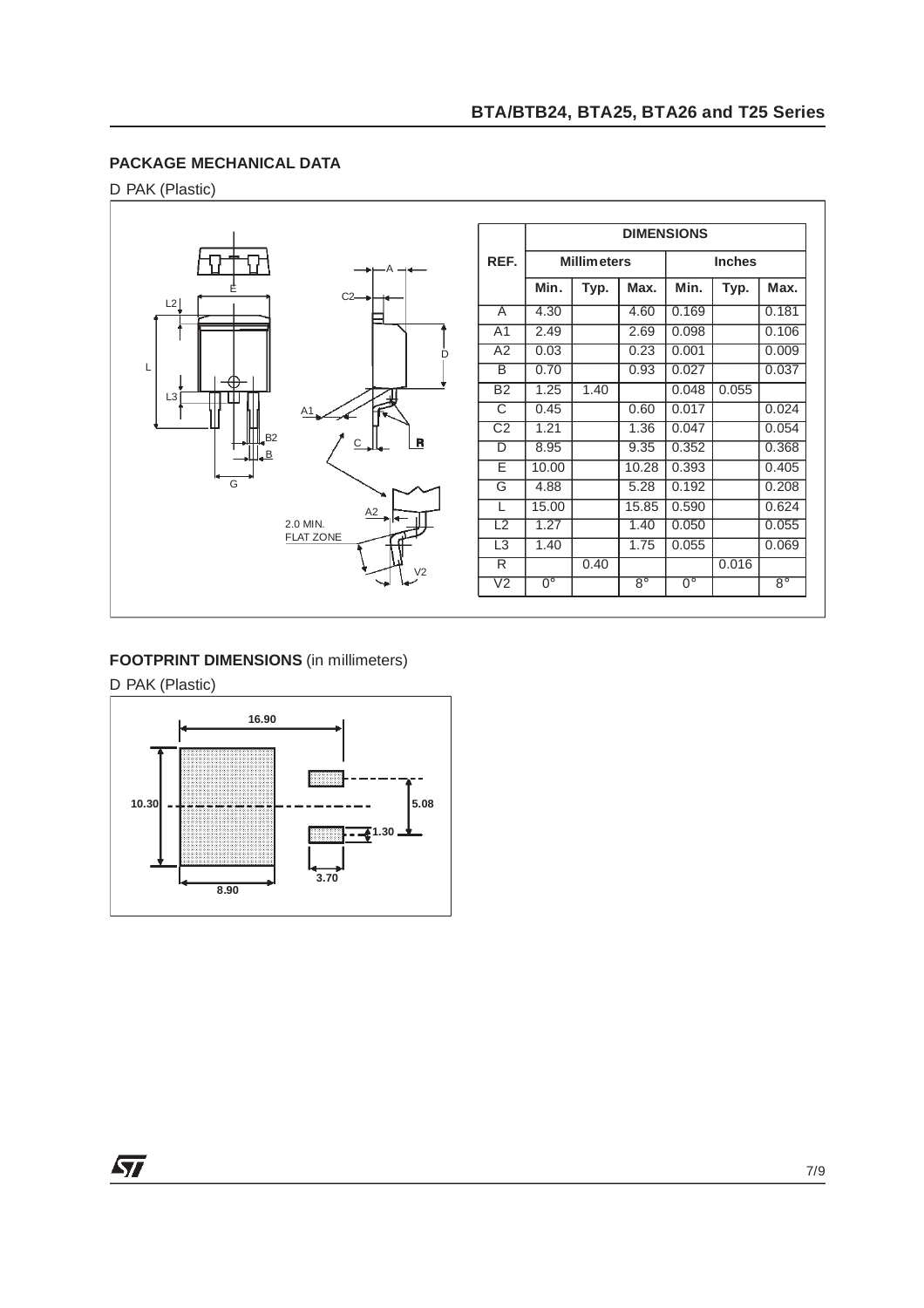#### **PACKAGE MECHANICAL DATA**

RD91 (Plastic)



|                 |            | <b>DIMENSIONS</b>     |               |            |  |  |
|-----------------|------------|-----------------------|---------------|------------|--|--|
| REF.            |            | <b>Millimeters</b>    | <b>Inches</b> |            |  |  |
|                 | Min.       | Max.                  | Min.          | Max.       |  |  |
| A               |            | 40.00                 |               | 1.575      |  |  |
| A <sub>1</sub>  | 29.90      | 30.30                 | 1.177         | 1.193      |  |  |
| A2              |            | 22.00                 |               | 0.867      |  |  |
| B               |            | 27.00                 |               | 1.063      |  |  |
| <b>B1</b>       | 13.50      | 16.50                 | 0.531         | 0.650      |  |  |
| <b>B2</b>       |            | 24.00                 |               | 0.945      |  |  |
| C               |            | 14.00                 |               | 0.551      |  |  |
| C <sub>1</sub>  |            | 3.50                  |               | 0.138      |  |  |
| C <sub>2</sub>  | 1.95       | 3.00                  | 0.077         | 0.118      |  |  |
| E <sub>3</sub>  | 0.70       | 0.90                  | 0.027         | 0.035      |  |  |
| F               | 4.00       | 4.50                  | 0.157         | 0.177      |  |  |
|                 | 11.20      | 13.60                 | 0.441         | 0.535      |  |  |
| L1              | 3.10       | 3.50                  | 0.122         | 0.138      |  |  |
| L2              | 1.70       | 1.90                  | 0.067         | 0.075      |  |  |
| $\overline{N1}$ | $33^\circ$ | $43^\circ$            | $33^\circ$    | $43^\circ$ |  |  |
| $\overline{N2}$ | $28^\circ$ | $\overline{38^\circ}$ | $28^\circ$    | $38^\circ$ |  |  |

57

#### **PACKAGE MECHANICAL DATA**

TOP3 (Plastic)